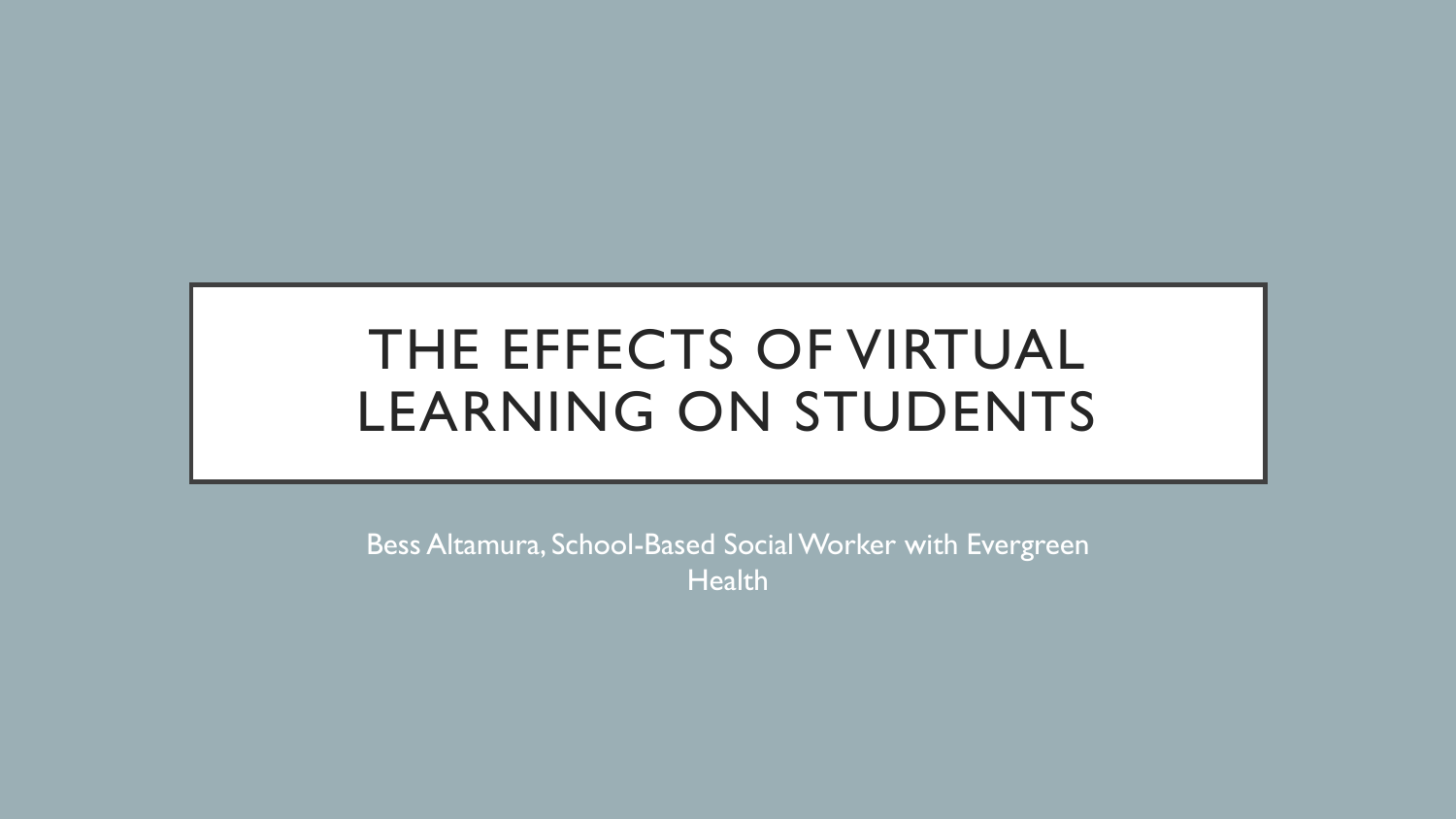## DISRUPTION TO THE ROUTINE

• "The removal of face-to-face communication is unnatural for humans and can even result in changes in the brain." - Northeastern Professor of Psychology Kyle Gobrogge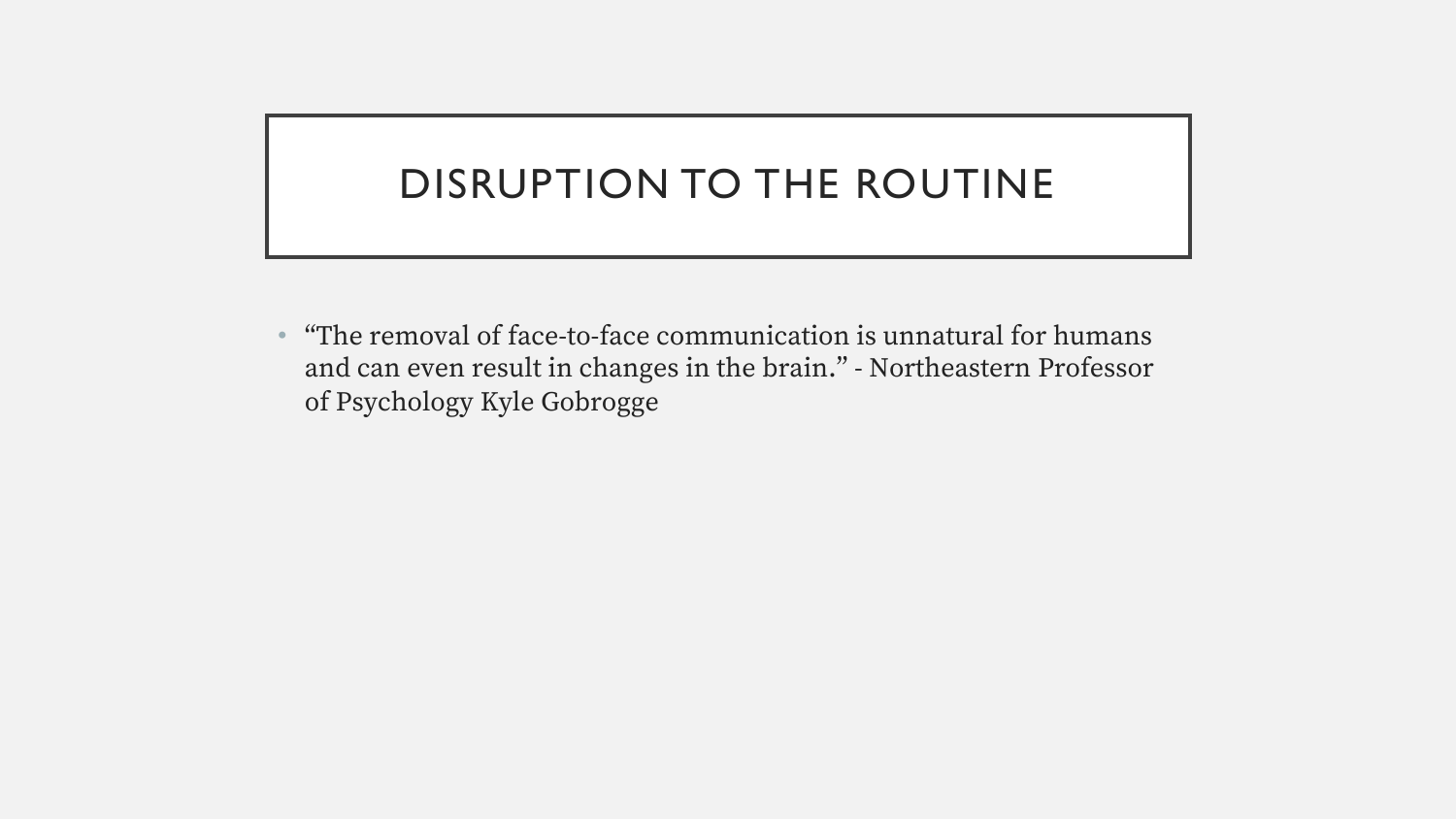## EFFECTS ON STUDENTS

- Increased anxiety and depression due to social isolation
	- Reported feelings of loneliness and lack of motivation
- "Zoom Fatigue" leads to increased stress and anxiety
- Regular uncertainty of in-person v. remote learning
- Lack of routine at home more opportunity to procrastinate, distractions around the house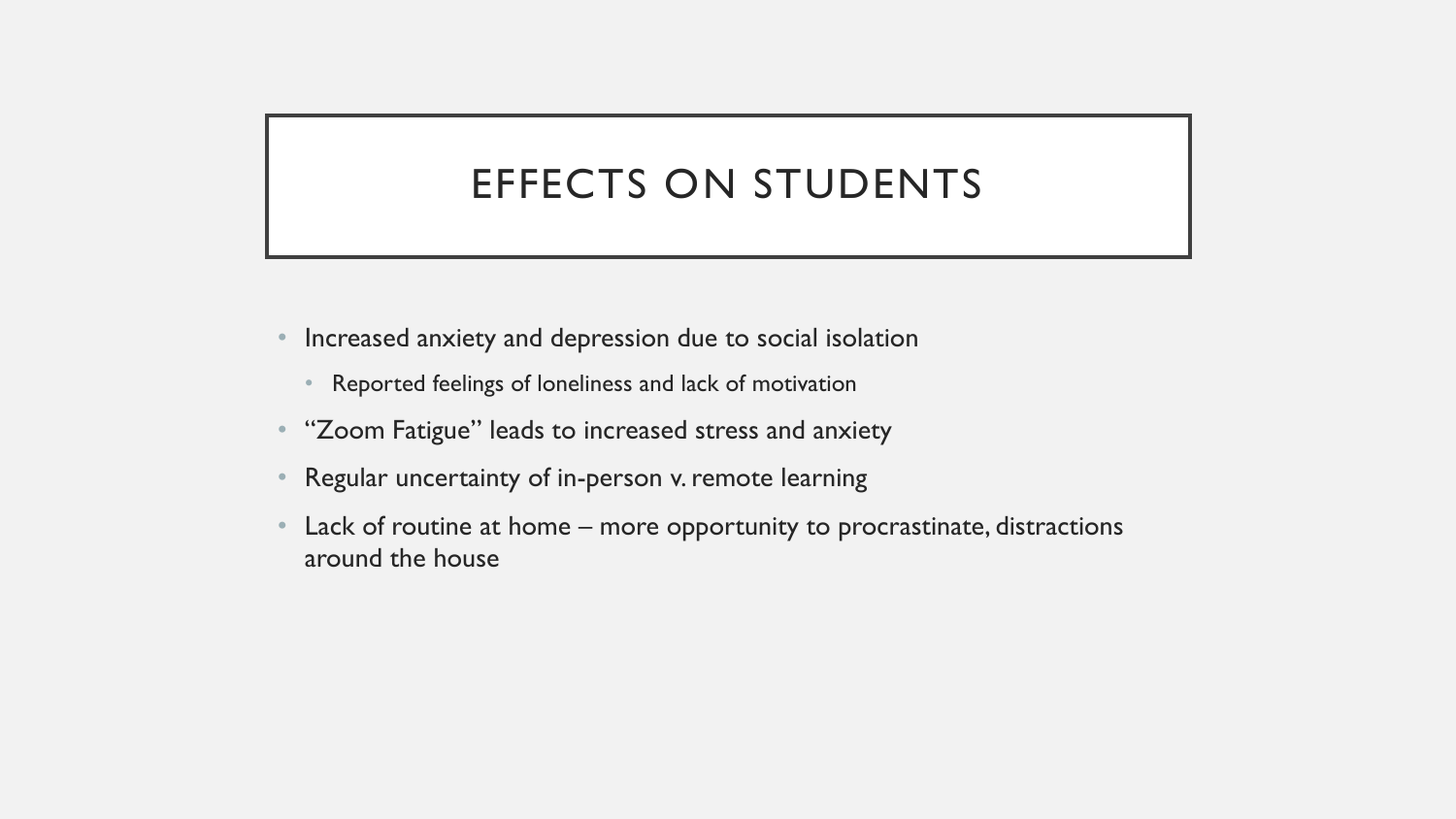## EFFECTS ON STUDENTS

- 7/10 teens reported mental health struggles
- 61% experienced increase in feelings of loneliness
- 43% said they had experienced depression
	- Depression can impact focus and memory, as well as information-processing and decision-making skills
- 55% said they had experienced anxiety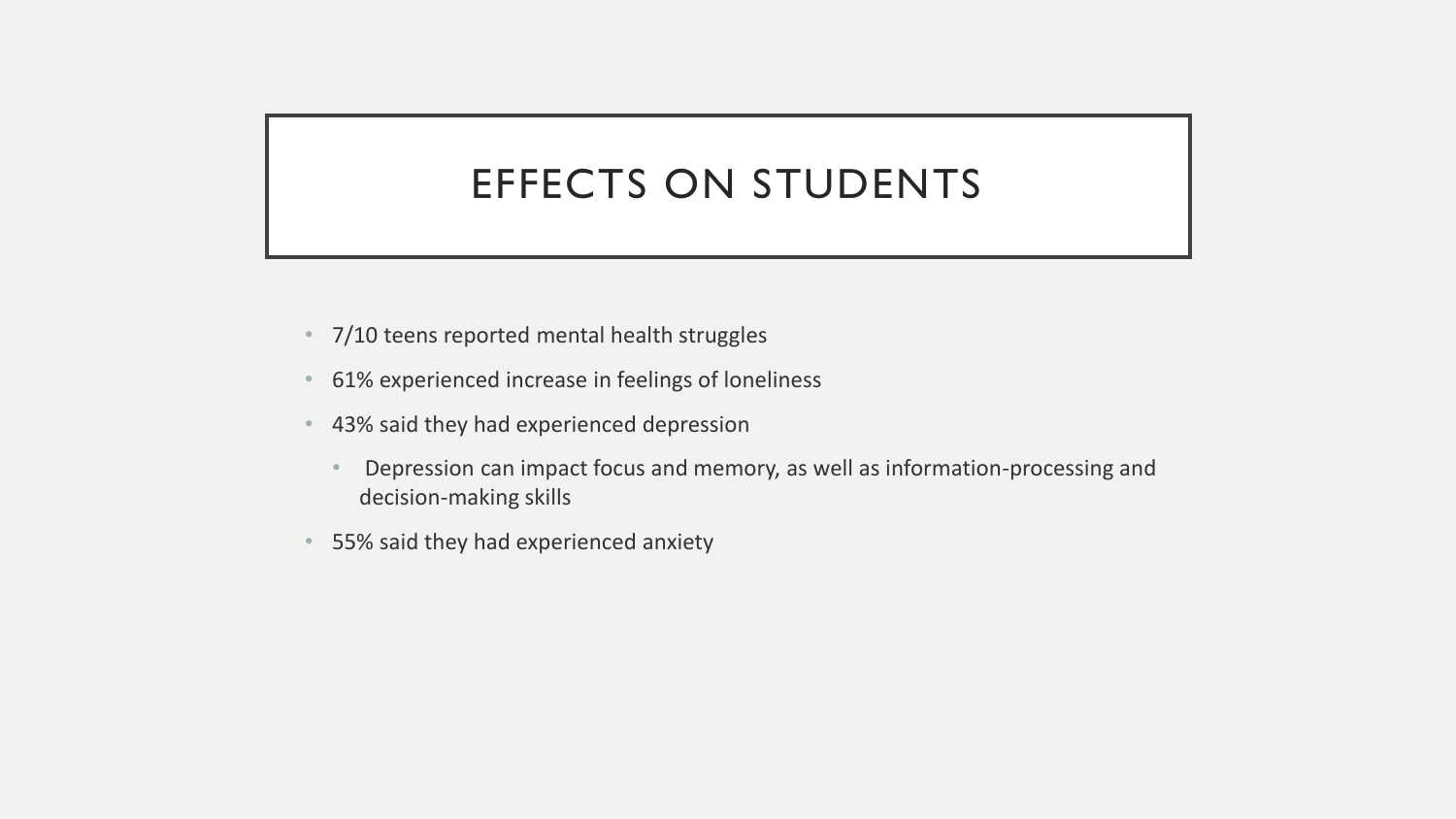## STUDENTS AREN'T THE ONLY PEOPLE AFFECTED

- Parents having to help navigate online learning platforms
	- Helping teach subjects you might not be familiar with
	- Balancing your own job with helping student/managing their time
- Finding childcare at a moment's notice
- Increased pressure on teachers to delivery quality education without face-toface environment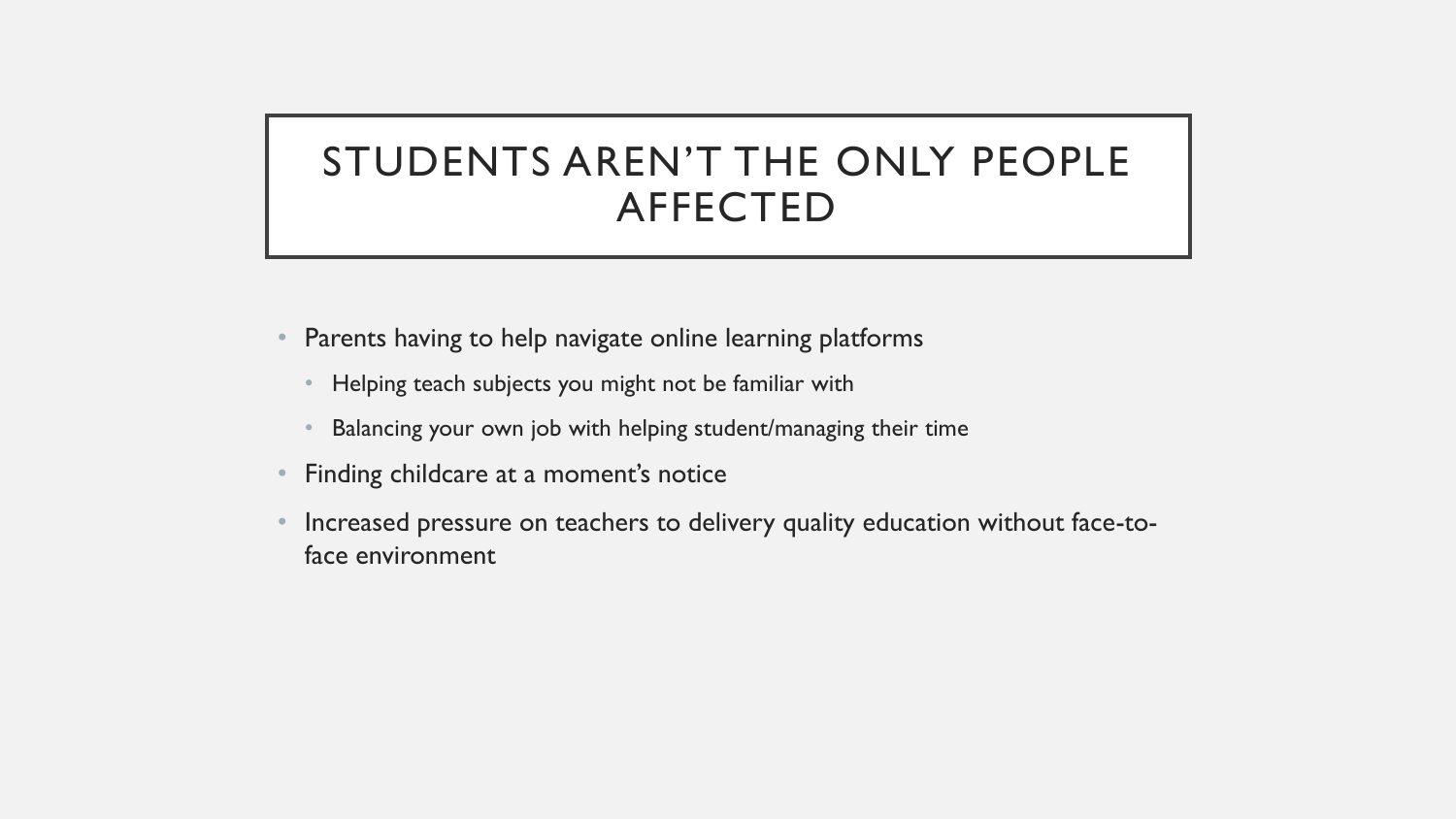#### HOW TO HELP

- Have a designated work/study space if possible
- Encourage healthy habits and setting a routine
- Take breaks!
- Encourage connection with positive peers and adults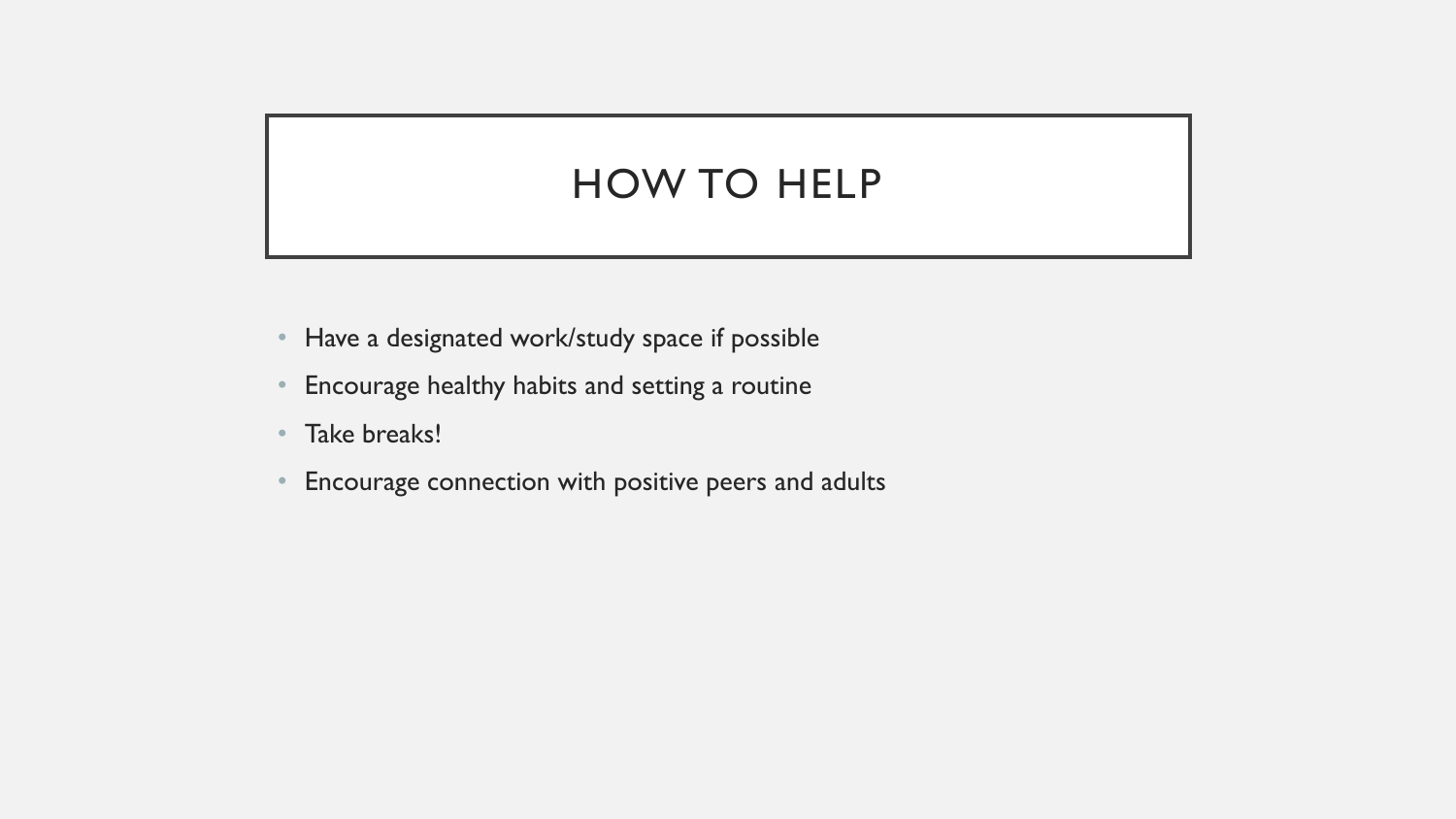#### HOW TO HELP

- Be patient with your student
- Show interest in things they like
- Validate how they're feeling
	- Use active listening and reflection
	- Listen without judging couch, rock, or hammer
- Help them get back to baseline before problem solving